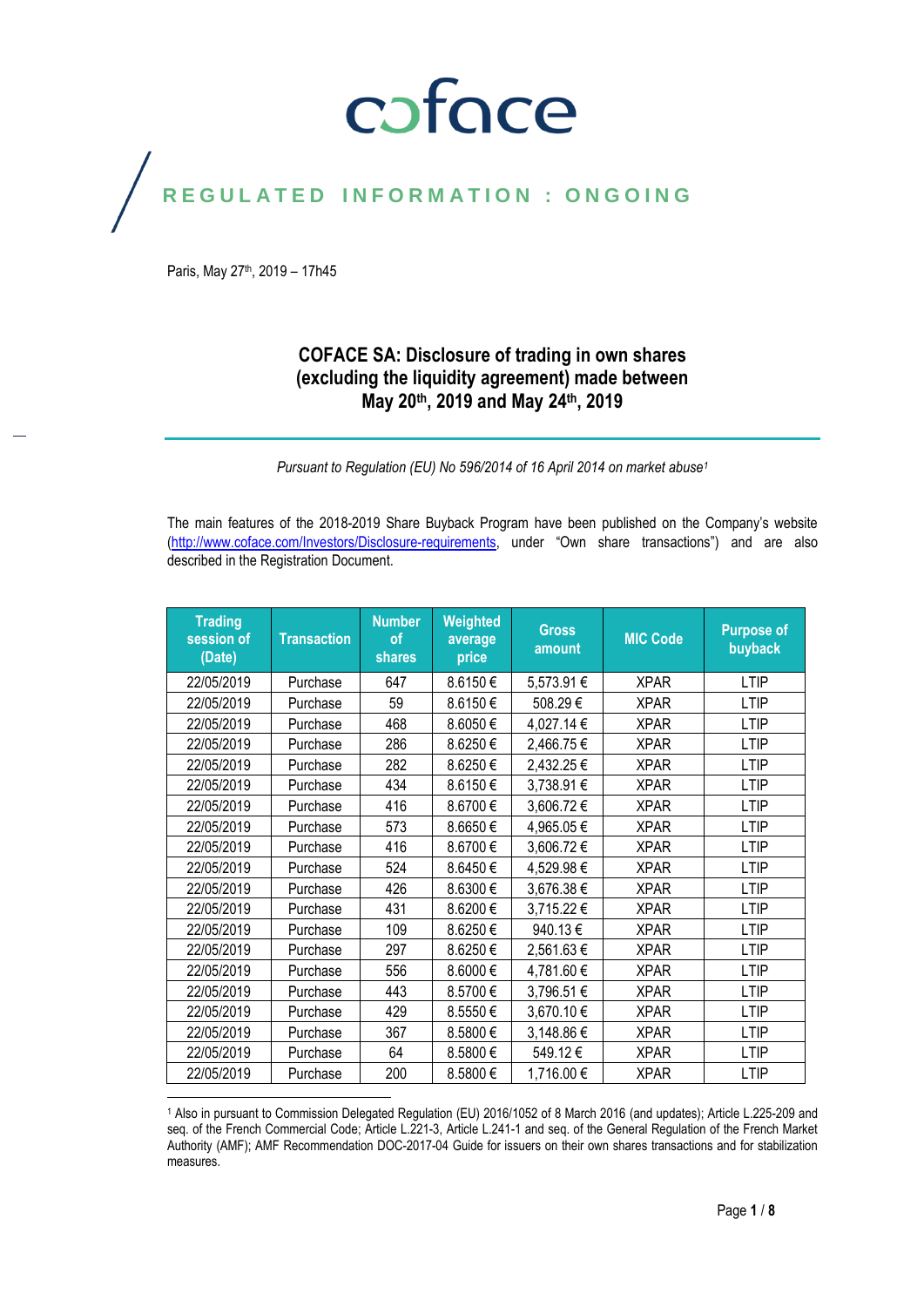| 22/05/2019 | Purchase | 98  | 8.5800€      | 840.84€    | <b>XPAR</b> | <b>LTIP</b> |
|------------|----------|-----|--------------|------------|-------------|-------------|
| 22/05/2019 | Purchase | 112 | 8.5700€      | 959.84€    | <b>XPAR</b> | <b>LTIP</b> |
| 22/05/2019 | Purchase | 200 | 8.5750€      | 1,715.00 € | <b>XPAR</b> | LTIP        |
| 22/05/2019 | Purchase | 200 | 8.5750€      | 1,715.00 € | <b>XPAR</b> | <b>LTIP</b> |
| 22/05/2019 | Purchase | 509 | 8.5650€      | 4,359.59€  | <b>XPAR</b> | <b>LTIP</b> |
| 22/05/2019 | Purchase | 360 | 8.5750€      | 3,087.00 € | <b>XPAR</b> | <b>LTIP</b> |
| 22/05/2019 | Purchase | 363 | 8.5750€      | 3,112.73 € | <b>XPAR</b> | <b>LTIP</b> |
| 22/05/2019 | Purchase | 17  | 8.5650€      | 145.61 €   | <b>XPAR</b> | <b>LTIP</b> |
| 22/05/2019 | Purchase | 508 | 8.5650€      | 4,351.02 € | <b>XPAR</b> | LTIP        |
| 22/05/2019 | Purchase | 653 | 8.5450€      | 5,579.89€  | <b>XPAR</b> | <b>LTIP</b> |
| 22/05/2019 | Purchase | 345 | 8.5200€      | 2,939.40 € | <b>XPAR</b> | <b>LTIP</b> |
| 22/05/2019 | Purchase | 134 | 8.5200€      | 1,141.68 € | <b>XPAR</b> | LTIP        |
| 22/05/2019 | Purchase | 633 | 8.5150€      | 5,390.00 € | <b>XPAR</b> | <b>LTIP</b> |
| 22/05/2019 | Purchase | 493 | 8.4950€      | 4,188.04 € | <b>XPAR</b> | <b>LTIP</b> |
| 22/05/2019 | Purchase | 461 | 8.5000 $\in$ | 3,918.50 € | <b>XPAR</b> | <b>LTIP</b> |
| 22/05/2019 | Purchase | 51  | 8.4950€      | 433.25€    | <b>XPAR</b> | <b>LTIP</b> |
| 22/05/2019 | Purchase | 140 | 8.4950€      | 1,189.30 € | <b>XPAR</b> | <b>LTIP</b> |
| 22/05/2019 | Purchase | 707 | 8.4800€      | 5,995.36 € | <b>XPAR</b> | <b>LTIP</b> |
| 22/05/2019 | Purchase | 435 | 8.4800€      | 3,688.80€  | <b>XPAR</b> | LTIP        |
| 22/05/2019 | Purchase | 489 | 8.5000€      | 4,156.50 € | <b>XPAR</b> | <b>LTIP</b> |
| 22/05/2019 | Purchase | 433 | 8.4900€      | 3,676.17 € | <b>XPAR</b> | LTIP        |
| 22/05/2019 | Purchase | 122 | 8.5600€      | 1,044.32€  | <b>XPAR</b> | <b>LTIP</b> |
| 22/05/2019 | Purchase | 122 | 8.5600€      | 1,044.32 € | <b>XPAR</b> | <b>LTIP</b> |
| 22/05/2019 | Purchase | 60  | 8.5600€      | 513.60€    | <b>XPAR</b> | <b>LTIP</b> |
| 22/05/2019 | Purchase | 245 | 8.5650€      | 2,098.43 € | <b>XPAR</b> | <b>LTIP</b> |
| 22/05/2019 | Purchase | 347 | 8.5600€      | 2,970.32 € | <b>XPAR</b> | LTIP        |
| 22/05/2019 | Purchase | 595 | 8.5650€      | 5,096.18 € | <b>XPAR</b> | <b>LTIP</b> |
| 22/05/2019 | Purchase | 302 | 8.6400€      | 2,609.28 € | <b>XPAR</b> | <b>LTIP</b> |
| 22/05/2019 | Purchase | 73  | 8.6400€      | 630.72€    | <b>XPAR</b> | <b>LTIP</b> |
| 22/05/2019 | Purchase | 202 | 8.6400€      | 1,745.28 € | <b>XPAR</b> | <b>LTIP</b> |
| 22/05/2019 | Purchase | 821 | 8.6400€      | 7,093.44 € | <b>XPAR</b> | LTIP        |
| 22/05/2019 | Purchase | 430 | 8.6350€      | 3,713.05 € | <b>XPAR</b> | <b>LTIP</b> |
| 22/05/2019 | Purchase | 504 | 8.6300€      | 4,349.52€  | <b>XPAR</b> | <b>LTIP</b> |
| 22/05/2019 | Purchase | 359 | 8.7350€      | 3,135.87 € | <b>XPAR</b> | <b>LTIP</b> |
| 22/05/2019 | Purchase | 592 | 8.7200€      | 5,162.24 € | <b>XPAR</b> | <b>LTIP</b> |
| 22/05/2019 | Purchase | 457 | 8.7850€      | 4,014.75 € | <b>XPAR</b> | <b>LTIP</b> |
| 22/05/2019 | Purchase | 128 | 8.7650€      | 1,121.92€  | <b>XPAR</b> | <b>LTIP</b> |
| 22/05/2019 | Purchase | 396 | 8.7650€      | 3,470.94 € | <b>XPAR</b> | <b>LTIP</b> |
| 22/05/2019 | Purchase | 816 | 8.7450€      | 7,135.92 € | <b>XPAR</b> | <b>LTIP</b> |
| 22/05/2019 | Purchase | 84  | 8.7350€      | 733.74 €   | <b>XPAR</b> | <b>LTIP</b> |
| 22/05/2019 | Purchase | 335 | 8.7350€      | 2,926.23 € | <b>XPAR</b> | <b>LTIP</b> |
| 22/05/2019 | Purchase | 19  | 8.7250€      | 165.78€    | <b>XPAR</b> | <b>LTIP</b> |
| 22/05/2019 | Purchase | 248 | 8.7250€      | 2,163.80 € | <b>XPAR</b> | <b>LTIP</b> |
| 22/05/2019 | Purchase | 227 | 8.7250€      | 1,980.58 € | <b>XPAR</b> | <b>LTIP</b> |
| 22/05/2019 | Purchase | 334 | $8.7300 \in$ | 2,915.82 € | XPAR        | LTIP        |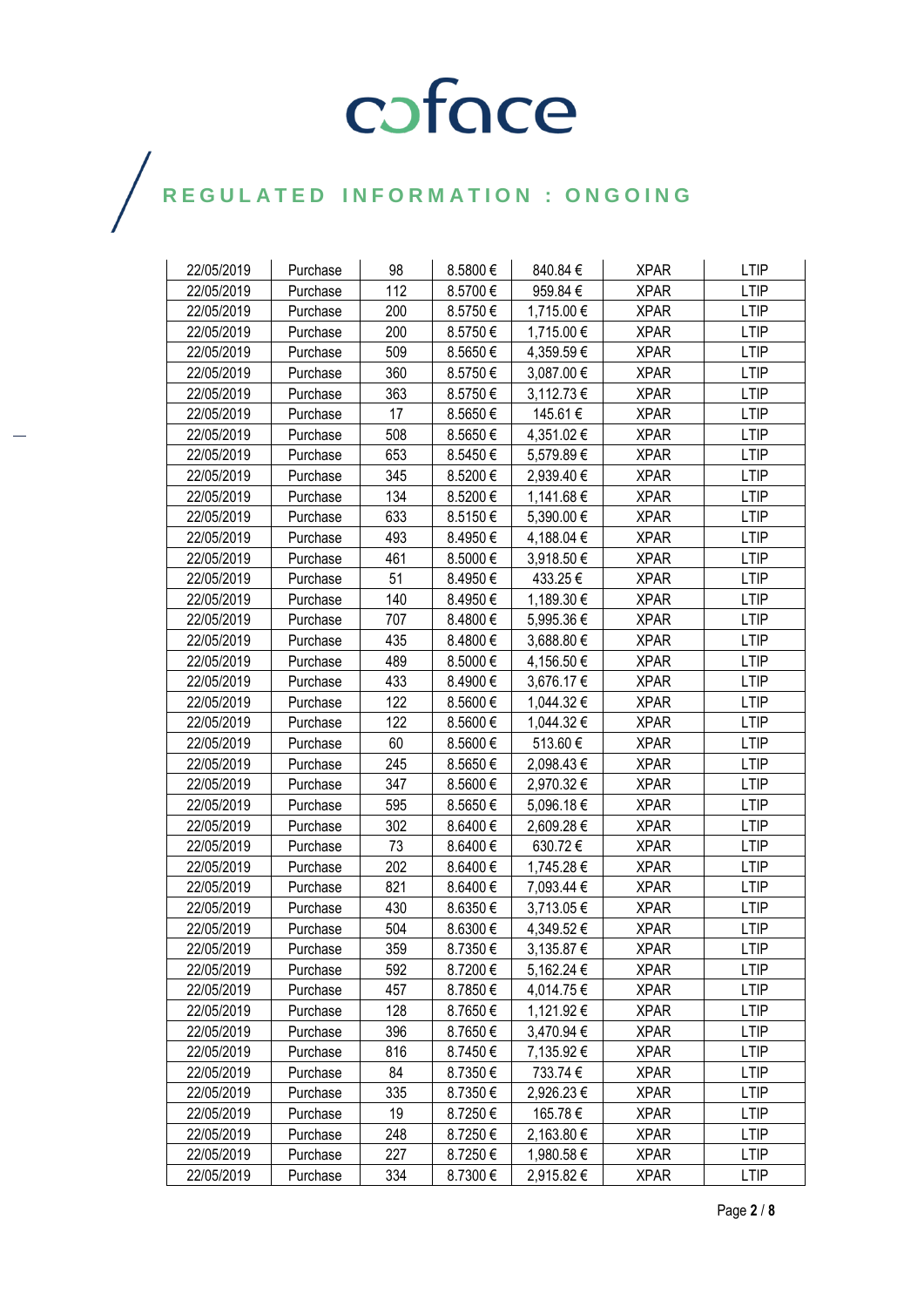| 22/05/2019       | Purchase | 148    | 8.7300€ | 1,292.04 € | <b>XPAR</b> | <b>LTIP</b> |
|------------------|----------|--------|---------|------------|-------------|-------------|
| 22/05/2019       | Purchase | 296    | 8.7300€ | 2,584.08€  | <b>XPAR</b> | <b>LTIP</b> |
| 22/05/2019       | Purchase | 52     | 8.7300€ | 453.96€    | <b>XPAR</b> | <b>LTIP</b> |
| 22/05/2019       | Purchase | 648    | 8.7150€ | 5,647.32€  | <b>XPAR</b> | <b>LTIP</b> |
| 22/05/2019       | Purchase | 835    | 8.6800€ | 7,247.80 € | <b>XPAR</b> | <b>LTIP</b> |
| 22/05/2019       | Purchase | 276    | 8.6850€ | 2,397.06 € | <b>XPAR</b> | <b>LTIP</b> |
| 22/05/2019       | Purchase | 57     | 8.6850€ | 495.05€    | <b>XPAR</b> | <b>LTIP</b> |
| 22/05/2019       | Purchase | 257    | 8.6850€ | 2,232.05€  | <b>XPAR</b> | <b>LTIP</b> |
| 22/05/2019       | Purchase | 382    | 8.6850€ | 3,317.67 € | <b>XPAR</b> | <b>LTIP</b> |
| 22/05/2019       | Purchase | 32     | 8.6850€ | 277.92€    | <b>XPAR</b> | <b>LTIP</b> |
| 22/05/2019       | Purchase | 103    | 8.6850€ | 894.56€    | <b>XPAR</b> | <b>LTIP</b> |
| Total 22/05/2019 |          | 25,672 | 8.6191€ | 221,270€   | <b>XPAR</b> | <b>LTIP</b> |
| 23/05/2019       | Purchase | 32     | 8.6000€ | 275.20€    | <b>XPAR</b> | <b>LTIP</b> |
| 23/05/2019       | Purchase | 667    | 8.6000€ | 5,736.20 € | <b>XPAR</b> | <b>LTIP</b> |
| 23/05/2019       | Purchase | 538    | 8.6000€ | 4,626.80 € | <b>XPAR</b> | <b>LTIP</b> |
| 23/05/2019       | Purchase | 200    | 8.5800€ | 1,716.00 € | <b>XPAR</b> | <b>LTIP</b> |
| 23/05/2019       | Purchase | 203    | 8.5800€ | 1,741.74 € | <b>XPAR</b> | LTIP        |
| 23/05/2019       | Purchase | 435    | 8.6000€ | 3,741.00 € | <b>XPAR</b> | <b>LTIP</b> |
| 23/05/2019       | Purchase | 431    | 8.5700€ | 3,693.67 € | <b>XPAR</b> | <b>LTIP</b> |
| 23/05/2019       | Purchase | 390    | 8.5350€ | 3,328.65 € | <b>XPAR</b> | <b>LTIP</b> |
| 23/05/2019       | Purchase | 815    | 8.6000€ | 7,009.00 € | <b>XPAR</b> | <b>LTIP</b> |
| 23/05/2019       | Purchase | 508    | 8.5800€ | 4,358.64 € | <b>XPAR</b> | <b>LTIP</b> |
| 23/05/2019       | Purchase | 543    | 8.5650€ | 4,650.80 € | <b>XPAR</b> | <b>LTIP</b> |
| 23/05/2019       | Purchase | 448    | 8.5350€ | 3,823.68 € | <b>XPAR</b> | <b>LTIP</b> |
| 23/05/2019       | Purchase | 190    | 8.5150€ | 1,617.85 € | <b>XPAR</b> | <b>LTIP</b> |
| 23/05/2019       | Purchase | 193    | 8.5150€ | 1,643.40 € | <b>XPAR</b> | <b>LTIP</b> |
| 23/05/2019       | Purchase | 465    | 8.4850€ | 3,945.53€  | <b>XPAR</b> | <b>LTIP</b> |
| 23/05/2019       | Purchase | 412    | 8.4700€ | 3,489.64 € | <b>XPAR</b> | <b>LTIP</b> |
| 23/05/2019       | Purchase | 512    | 8.5050€ | 4,354.56 € | <b>XPAR</b> | <b>LTIP</b> |
| 23/05/2019       | Purchase | 444    | 8.5000€ | 3,774.00 € | <b>XPAR</b> | <b>LTIP</b> |
| 23/05/2019       | Purchase | 810    | 8.4900€ | 6,876.90€  | <b>XPAR</b> | <b>LTIP</b> |
| 23/05/2019       | Purchase | 295    | 8.4800€ | 2,501.60 € | <b>XPAR</b> | <b>LTIP</b> |
| 23/05/2019       | Purchase | 180    | 8.4800€ | 1,526.40 € | <b>XPAR</b> | <b>LTIP</b> |
| 23/05/2019       | Purchase | 461    | 8.4600€ | 3,900.06€  | <b>XPAR</b> | <b>LTIP</b> |
| 23/05/2019       | Purchase | 291    | 8.4450€ | 2,457.50 € | <b>XPAR</b> | <b>LTIP</b> |
| 23/05/2019       | Purchase | 110    | 8.4450€ | 928.95€    | <b>XPAR</b> | LTIP        |
| 23/05/2019       | Purchase | 457    | 8.4400€ | 3,857.08 € | <b>XPAR</b> | <b>LTIP</b> |
| 23/05/2019       | Purchase | 10     | 8.4450€ | 84.45€     | <b>XPAR</b> | <b>LTIP</b> |
| 23/05/2019       | Purchase | 294    | 8.4450€ | 2,482.83 € | <b>XPAR</b> | LTIP        |
| 23/05/2019       | Purchase | 104    | 8.4450€ | 878.28€    | <b>XPAR</b> | <b>LTIP</b> |
| 23/05/2019       | Purchase | 366    | 8.4450€ | 3,090.87 € | <b>XPAR</b> | <b>LTIP</b> |
| 23/05/2019       | Purchase | 167    | 8.4700€ | 1,414.49€  | <b>XPAR</b> | <b>LTIP</b> |
| 23/05/2019       | Purchase | 461    | 8.4700€ | 3,904.67 € | <b>XPAR</b> | <b>LTIP</b> |
| 23/05/2019       | Purchase | 492    | 8.4650€ | 4,164.78 € | <b>XPAR</b> | LTIP        |
| 23/05/2019       | Purchase | 139    | 8.4400€ | 1,173.16 € | <b>XPAR</b> | <b>LTIP</b> |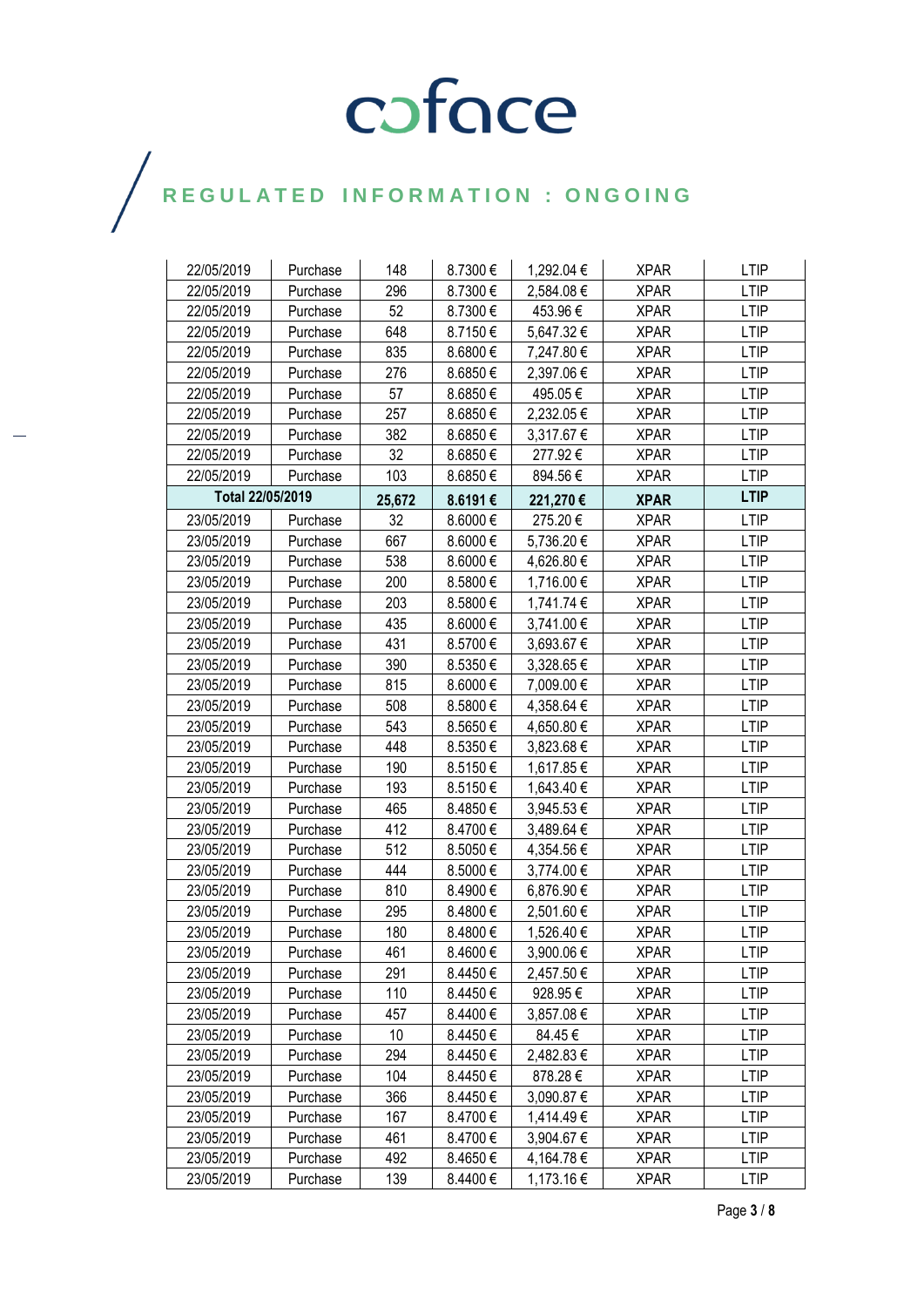| 23/05/2019 | Purchase | 513 | 8.4400€ | 4,329.72 € | <b>XPAR</b> | <b>LTIP</b> |
|------------|----------|-----|---------|------------|-------------|-------------|
| 23/05/2019 | Purchase | 399 | 8.4450€ | 3,369.56€  | <b>XPAR</b> | <b>LTIP</b> |
| 23/05/2019 | Purchase | 514 | 8.4450€ | 4,340.73 € | <b>XPAR</b> | <b>LTIP</b> |
| 23/05/2019 | Purchase | 532 | 8.4500€ | 4,495.40 € | <b>XPAR</b> | <b>LTIP</b> |
| 23/05/2019 | Purchase | 293 | 8.4500€ | 2,475.85€  | <b>XPAR</b> | <b>LTIP</b> |
| 23/05/2019 | Purchase | 320 | 8.4300€ | 2,697.60 € | <b>XPAR</b> | <b>LTIP</b> |
| 23/05/2019 | Purchase | 17  | 8.4300€ | 143.31€    | <b>XPAR</b> | <b>LTIP</b> |
| 23/05/2019 | Purchase | 33  | 8.4300€ | 278.19€    | <b>XPAR</b> | LTIP        |
| 23/05/2019 | Purchase | 247 | 8.4250€ | 2,080.98€  | <b>XPAR</b> | <b>LTIP</b> |
| 23/05/2019 | Purchase | 36  | 8.4250€ | 303.30€    | <b>XPAR</b> | <b>LTIP</b> |
| 23/05/2019 | Purchase | 471 | 8.4250€ | 3,968.18€  | <b>XPAR</b> | <b>LTIP</b> |
| 23/05/2019 | Purchase | 50  | 8.4100€ | 420.50€    | <b>XPAR</b> | <b>LTIP</b> |
| 23/05/2019 | Purchase | 793 | 8.4100€ | 6,669.13€  | <b>XPAR</b> | <b>LTIP</b> |
| 23/05/2019 | Purchase | 127 | 8.4450€ | 1,072.52 € | <b>XPAR</b> | LTIP        |
| 23/05/2019 | Purchase | 384 | 8.4450€ | 3,242.88 € | <b>XPAR</b> | <b>LTIP</b> |
| 23/05/2019 | Purchase | 267 | 8.4650€ | 2,260.16€  | <b>XPAR</b> | <b>LTIP</b> |
| 23/05/2019 | Purchase | 90  | 8.4650€ | 761.85€    | <b>XPAR</b> | LTIP        |
| 23/05/2019 | Purchase | 75  | 8.4750€ | 635.63€    | <b>XPAR</b> | <b>LTIP</b> |
| 23/05/2019 | Purchase | 65  | 8.4750€ | 550.88€    | <b>XPAR</b> | <b>LTIP</b> |
| 23/05/2019 | Purchase | 350 | 8.4750€ | 2,966.25 € | <b>XPAR</b> | <b>LTIP</b> |
| 23/05/2019 | Purchase | 552 | 8.4750€ | 4,678.20 € | <b>XPAR</b> | <b>LTIP</b> |
| 23/05/2019 | Purchase | 234 | 8.4800€ | 1,984.32 € | <b>XPAR</b> | <b>LTIP</b> |
| 23/05/2019 | Purchase | 134 | 8.4800€ | 1,136.32 € | <b>XPAR</b> | <b>LTIP</b> |
| 23/05/2019 | Purchase | 357 | 8.4800€ | 3,027.36 € | <b>XPAR</b> | <b>LTIP</b> |
| 23/05/2019 | Purchase | 55  | 8.4800€ | 466.40€    | <b>XPAR</b> | <b>LTIP</b> |
| 23/05/2019 | Purchase | 144 | 8.4800€ | 1,221.12 € | <b>XPAR</b> | LTIP        |
| 23/05/2019 | Purchase | 38  | 8.4800€ | 322.24€    | <b>XPAR</b> | <b>LTIP</b> |
| 23/05/2019 | Purchase | 151 | 8.4800€ | 1,280.48 € | XPAR        | <b>LTIP</b> |
| 23/05/2019 | Purchase | 600 | 8.4650€ | 5,079.00 € | <b>XPAR</b> | <b>LTIP</b> |
| 23/05/2019 | Purchase | 59  | 8.4650€ | 499.44 €   | <b>XPAR</b> | <b>LTIP</b> |
| 23/05/2019 | Purchase | 405 | 8.4500€ | 3,422.25 € | <b>XPAR</b> | <b>LTIP</b> |
| 23/05/2019 | Purchase | 215 | 8.4300€ | 1,812.45 € | <b>XPAR</b> | <b>LTIP</b> |
| 23/05/2019 | Purchase | 65  | 8.4300€ | 547.95€    | <b>XPAR</b> | <b>LTIP</b> |
| 23/05/2019 | Purchase | 845 | 8.4300€ | 7,123.35€  | <b>XPAR</b> | <b>LTIP</b> |
| 23/05/2019 | Purchase | 390 | 8.4450€ | 3,293.55 € | <b>XPAR</b> | <b>LTIP</b> |
| 23/05/2019 | Purchase | 682 | 8.4300€ | 5,749.26 € | <b>XPAR</b> | <b>LTIP</b> |
| 23/05/2019 | Purchase | 24  | 8.4300€ | 202.32€    | <b>XPAR</b> | <b>LTIP</b> |
| 23/05/2019 | Purchase | 200 | 8.4200€ | 1,684.00 € | <b>XPAR</b> | LTIP        |
| 23/05/2019 | Purchase | 185 | 8.4350€ | 1,560.48€  | <b>XPAR</b> | <b>LTIP</b> |
| 23/05/2019 | Purchase | 34  | 8.4350€ | 286.79€    | <b>XPAR</b> | <b>LTIP</b> |
| 23/05/2019 | Purchase | 705 | 8.4250€ | 5,939.63 € | <b>XPAR</b> | LTIP        |
| 23/05/2019 | Purchase | 481 | 8.4300€ | 4,054.83 € | <b>XPAR</b> | <b>LTIP</b> |
| 23/05/2019 | Purchase | 384 | 8.4200€ | 3,233.28 € | <b>XPAR</b> | LTIP        |
| 23/05/2019 | Purchase | 226 | 8.4350€ | 1,906.31 € | <b>XPAR</b> | <b>LTIP</b> |
| 23/05/2019 | Purchase | 179 | 8.4350€ | 1,509.87 € | <b>XPAR</b> | <b>LTIP</b> |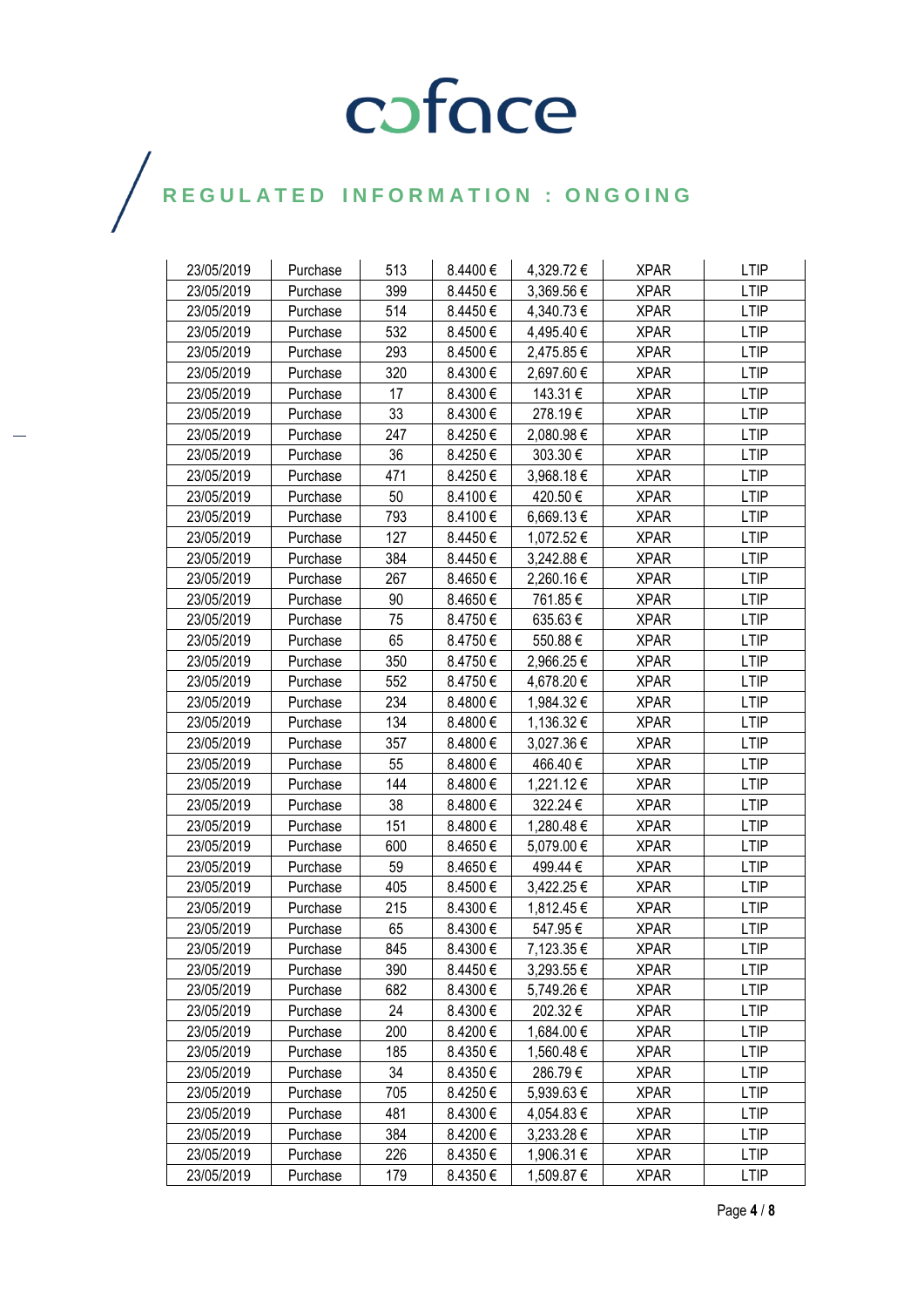| 23/05/2019       | Purchase | 486    | 8.4300€ | 4,096.98 € | <b>XPAR</b> | <b>LTIP</b> |
|------------------|----------|--------|---------|------------|-------------|-------------|
| 23/05/2019       | Purchase | 644    | 8.4200€ | 5,422.48€  | <b>XPAR</b> | <b>LTIP</b> |
| 23/05/2019       | Purchase | 164    | 8.3900€ | 1,375.96 € | <b>XPAR</b> | <b>LTIP</b> |
| 23/05/2019       | Purchase | 500    | 8.3900€ | 4,195.00 € | <b>XPAR</b> | <b>LTIP</b> |
| 23/05/2019       | Purchase | 349    | 8.3750€ | 2,922.88 € | <b>XPAR</b> | <b>LTIP</b> |
| 23/05/2019       | Purchase | 65     | 8.3900€ | 545.35€    | <b>XPAR</b> | <b>LTIP</b> |
| 23/05/2019       | Purchase | 45     | 8.3900€ | 377.55€    | <b>XPAR</b> | <b>LTIP</b> |
| 23/05/2019       | Purchase | 44     | 8.3900€ | 369.16€    | <b>XPAR</b> | <b>LTIP</b> |
| 23/05/2019       | Purchase | 14     | 8.3900€ | 117.46€    | <b>XPAR</b> | <b>LTIP</b> |
| 23/05/2019       | Purchase | 3      | 8.3900€ | 25.17€     | <b>XPAR</b> | <b>LTIP</b> |
| Total 23/05/2019 |          | 27,297 | 8.4735€ | 231,300€   | <b>XPAR</b> | <b>LTIP</b> |
| 24/05/2019       | Purchase | 408    | 8.4750€ | 3,457.80 € | <b>XPAR</b> | <b>LTIP</b> |
| 24/05/2019       | Purchase | 368    | 8.4600€ | 3,113.28 € | <b>XPAR</b> | <b>LTIP</b> |
| 24/05/2019       | Purchase | 299    | 8.5000€ | 2,541.50 € | <b>XPAR</b> | <b>LTIP</b> |
| 24/05/2019       | Purchase | 90     | 8.4950€ | 764.55€    | <b>XPAR</b> | <b>LTIP</b> |
| 24/05/2019       | Purchase | 200    | 8.4950€ | 1,699.00 € | <b>XPAR</b> | <b>LTIP</b> |
| 24/05/2019       | Purchase | 382    | 8.4950€ | 3,245.09 € | XPAR        | LTIP        |
| 24/05/2019       | Purchase | 117    | 8.5000€ | 994.50€    | <b>XPAR</b> | <b>LTIP</b> |
| 24/05/2019       | Purchase | 243    | 8.5000€ | 2,065.50 € | <b>XPAR</b> | <b>LTIP</b> |
| 24/05/2019       | Purchase | 1,032  | 8.5450€ | 8,818.44 € | <b>XPAR</b> | <b>LTIP</b> |
| 24/05/2019       | Purchase | 371    | 8.5500€ | 3,172.05 € | <b>XPAR</b> | <b>LTIP</b> |
| 24/05/2019       | Purchase | 410    | 8.5700€ | 3,513.70 € | XPAR        | <b>LTIP</b> |
| 24/05/2019       | Purchase | 49     | 8.5700€ | 419.93€    | <b>XPAR</b> | <b>LTIP</b> |
| 24/05/2019       | Purchase | 313    | 8.5700€ | 2,682.41€  | <b>XPAR</b> | <b>LTIP</b> |
| 24/05/2019       | Purchase | 110    | 8.5900€ | 944.90€    | <b>XPAR</b> | <b>LTIP</b> |
| 24/05/2019       | Purchase | 410    | 8.5950€ | 3,523.95 € | <b>XPAR</b> | <b>LTIP</b> |
| 24/05/2019       | Purchase | 707    | 8.5950€ | 6,076.67€  | <b>XPAR</b> | <b>LTIP</b> |
| 24/05/2019       | Purchase | 500    | 8.5850€ | 4,292.50 € | <b>XPAR</b> | <b>LTIP</b> |
| 24/05/2019       | Purchase | 372    | 8.5950€ | 3,197.34 € | <b>XPAR</b> | <b>LTIP</b> |
| 24/05/2019       | Purchase | 335    | 8.5950€ | 2,879.33 € | <b>XPAR</b> | <b>LTIP</b> |
| 24/05/2019       | Purchase | 120    | 8.6000€ | 1,032.00 € | XPAR        | <b>LTIP</b> |
| 24/05/2019       | Purchase | 587    | 8.6250€ | 5,062.88€  | <b>XPAR</b> | <b>LTIP</b> |
| 24/05/2019       | Purchase | 545    | 8.6150€ | 4,695.18€  | <b>XPAR</b> | <b>LTIP</b> |
| 24/05/2019       | Purchase | 696    | 8.5750€ | 5,968.20€  | <b>XPAR</b> | <b>LTIP</b> |
| 24/05/2019       | Purchase | 265    | 8.5550€ | 2,267.08 € | <b>XPAR</b> | LTIP        |
| 24/05/2019       | Purchase | 113    | 8.5550€ | 966.72€    | <b>XPAR</b> | <b>LTIP</b> |
| 24/05/2019       | Purchase | 197    | 8.5550€ | 1,685.34 € | <b>XPAR</b> | <b>LTIP</b> |
| 24/05/2019       | Purchase | 353    | 8.5350€ | 3,012.86 € | <b>XPAR</b> | <b>LTIP</b> |
| 24/05/2019       | Purchase | 78     | 8.5350€ | 665.73€    | <b>XPAR</b> | <b>LTIP</b> |
| 24/05/2019       | Purchase | 511    | 8.5400€ | 4,363.94 € | <b>XPAR</b> | <b>LTIP</b> |
| 24/05/2019       | Purchase | 717    | 8.5550€ | 6,133.94 € | <b>XPAR</b> | <b>LTIP</b> |
| 24/05/2019       | Purchase | 101    | 8.5550€ | 864.06€    | <b>XPAR</b> | <b>LTIP</b> |
| 24/05/2019       | Purchase | 622    | 8.5450€ | 5,314.99€  | <b>XPAR</b> | <b>LTIP</b> |
| 24/05/2019       | Purchase | 273    | 8.5450€ | 2,332.79€  | <b>XPAR</b> | <b>LTIP</b> |
| 24/05/2019       | Purchase | 226    | 8.5450€ | 1,931.17 € | <b>XPAR</b> | <b>LTIP</b> |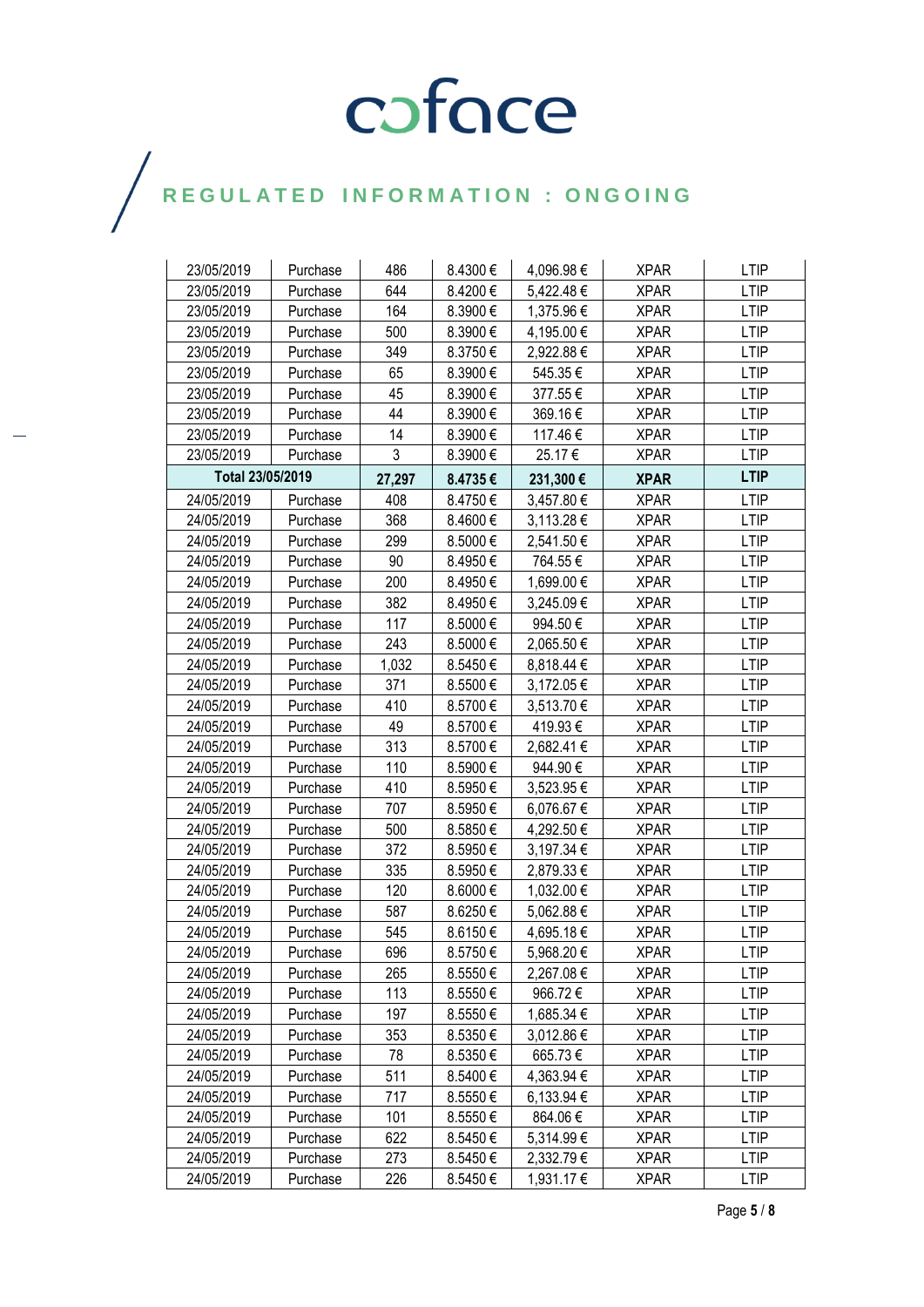| 24/05/2019 | Purchase | 26             | 8.5350€ | 221.91€        | <b>XPAR</b> | <b>LTIP</b> |
|------------|----------|----------------|---------|----------------|-------------|-------------|
| 24/05/2019 | Purchase | 33             | 8.5350€ | 281.66€        | <b>XPAR</b> | <b>LTIP</b> |
| 24/05/2019 | Purchase | 496            | 8.5350€ | 4,233.36 €     | <b>XPAR</b> | <b>LTIP</b> |
| 24/05/2019 | Purchase | 387            | 8.5350€ | 3,303.05 €     | <b>XPAR</b> | <b>LTIP</b> |
| 24/05/2019 | Purchase | 619            | 8.5500€ | 5,292.45€      | <b>XPAR</b> | <b>LTIP</b> |
| 24/05/2019 | Purchase | 207            | 8.5400€ | 1,767.78 €     | <b>XPAR</b> | <b>LTIP</b> |
| 24/05/2019 | Purchase | 341            | 8.5400€ | 2,912.14 €     | <b>XPAR</b> | <b>LTIP</b> |
| 24/05/2019 | Purchase | 1,054          | 8.5350€ | 8,995.89€      | <b>XPAR</b> | <b>LTIP</b> |
| 24/05/2019 | Purchase | 551            | 8.5350€ | 4,702.79€      | <b>XPAR</b> | <b>LTIP</b> |
| 24/05/2019 | Purchase | 454            | 8.5350€ | 3,874.89€      | <b>XPAR</b> | <b>LTIP</b> |
| 24/05/2019 | Purchase | 303            | 8.5650€ | 2,595.20 €     | <b>XPAR</b> | <b>LTIP</b> |
| 24/05/2019 | Purchase | 712            | 8.5750€ | 6,105.40 €     | <b>XPAR</b> | <b>LTIP</b> |
| 24/05/2019 | Purchase | 531            | 8.5800€ | 4,555.98 €     | <b>XPAR</b> | <b>LTIP</b> |
| 24/05/2019 | Purchase | 40             | 8.6000€ | 344.00 €       | XPAR        | LTIP        |
| 24/05/2019 | Purchase | 52             | 8.5950€ | 446.94€        | <b>XPAR</b> | <b>LTIP</b> |
| 24/05/2019 | Purchase | 610            | 8.5950€ | 5,242.95 €     | <b>XPAR</b> | <b>LTIP</b> |
| 24/05/2019 | Purchase | 360            | 8.6000€ | 3,096.00 €     | <b>XPAR</b> | <b>LTIP</b> |
| 24/05/2019 | Purchase | 654            | 8.6000€ | 5,624.40 €     | <b>XPAR</b> | <b>LTIP</b> |
| 24/05/2019 | Purchase | 389            | 8.6000€ | 3,345.40 €     | XPAR        | <b>LTIP</b> |
| 24/05/2019 | Purchase | 261            | 8.6000€ | 2,244.60 €     | <b>XPAR</b> | <b>LTIP</b> |
| 24/05/2019 | Purchase | 123            | 8.6000€ | 1,057.80 €     | <b>XPAR</b> | <b>LTIP</b> |
| 24/05/2019 | Purchase | 541            | 8.6000€ | 4,652.60 €     | <b>XPAR</b> | <b>LTIP</b> |
| 24/05/2019 | Purchase | 515            | 8.6050€ | 4,431.58€      | <b>XPAR</b> | <b>LTIP</b> |
| 24/05/2019 | Purchase | 204            | 8.6000€ | 1,754.40 €     | XPAR        | <b>LTIP</b> |
| 24/05/2019 | Purchase | 16             | 8.6000€ | 137.60€        | <b>XPAR</b> | <b>LTIP</b> |
| 24/05/2019 | Purchase | 130            | 8.5900€ | 1,116.70 €     | <b>XPAR</b> | <b>LTIP</b> |
| 24/05/2019 | Purchase | 110            | 8.5900€ | 944.90€        | <b>XPAR</b> | <b>LTIP</b> |
| 24/05/2019 | Purchase | 200            | 8.5900€ | 1,718.00 €     | XPAR        | <b>LTIP</b> |
| 24/05/2019 | Purchase | 281            | 8.5900€ | 2,413.79€      | <b>XPAR</b> | <b>LTIP</b> |
| 24/05/2019 | Purchase | 425            | 8.5950€ | 3,652.88 €     | <b>XPAR</b> | <b>LTIP</b> |
| 24/05/2019 | Purchase | 68             | 8.5950€ | 584.46€        | <b>XPAR</b> | <b>LTIP</b> |
| 24/05/2019 | Purchase | 235            | 8.5950€ | 2,019.83 €     | <b>XPAR</b> | LTIP        |
| 24/05/2019 | Purchase | 31             | 8.5950€ | 266.45€        | <b>XPAR</b> | <b>LTIP</b> |
| 24/05/2019 | Purchase | 81             | 8.5950€ | 696.20€        | <b>XPAR</b> | <b>LTIP</b> |
| 24/05/2019 | Purchase | 332            | 8.5950€ | 2,853.54 €     | <b>XPAR</b> | <b>LTIP</b> |
| 24/05/2019 | Purchase | 624            | 8.6050€ | 5,369.52 €     | <b>XPAR</b> | <b>LTIP</b> |
| 24/05/2019 | Purchase | $\overline{2}$ | 8.6050€ | 17.21 €        | <b>XPAR</b> | <b>LTIP</b> |
| 24/05/2019 | Purchase | 1,063          | 8.6050€ | $9,147.12 \in$ | <b>XPAR</b> | LTIP        |
| 24/05/2019 | Purchase | 68             | 8.6000€ | 584.80€        | <b>XPAR</b> | <b>LTIP</b> |
| 24/05/2019 | Purchase | 371            | 8.6000€ | 3,190.60 €     | <b>XPAR</b> | <b>LTIP</b> |
| 24/05/2019 | Purchase | 116            | 8.6050€ | 998.18€        | <b>XPAR</b> | <b>LTIP</b> |
| 24/05/2019 | Purchase | 31             | 8.6050€ | 266.76€        | <b>XPAR</b> | <b>LTIP</b> |
| 24/05/2019 | Purchase | 70             | 8.6050€ | 602.35€        | <b>XPAR</b> | <b>LTIP</b> |
| 24/05/2019 | Purchase | 300            | 8.6050€ | 2,581.50 €     | <b>XPAR</b> | <b>LTIP</b> |
| 24/05/2019 | Purchase | 134            | 8.6000€ | 1,152.40 €     | <b>XPAR</b> | <b>LTIP</b> |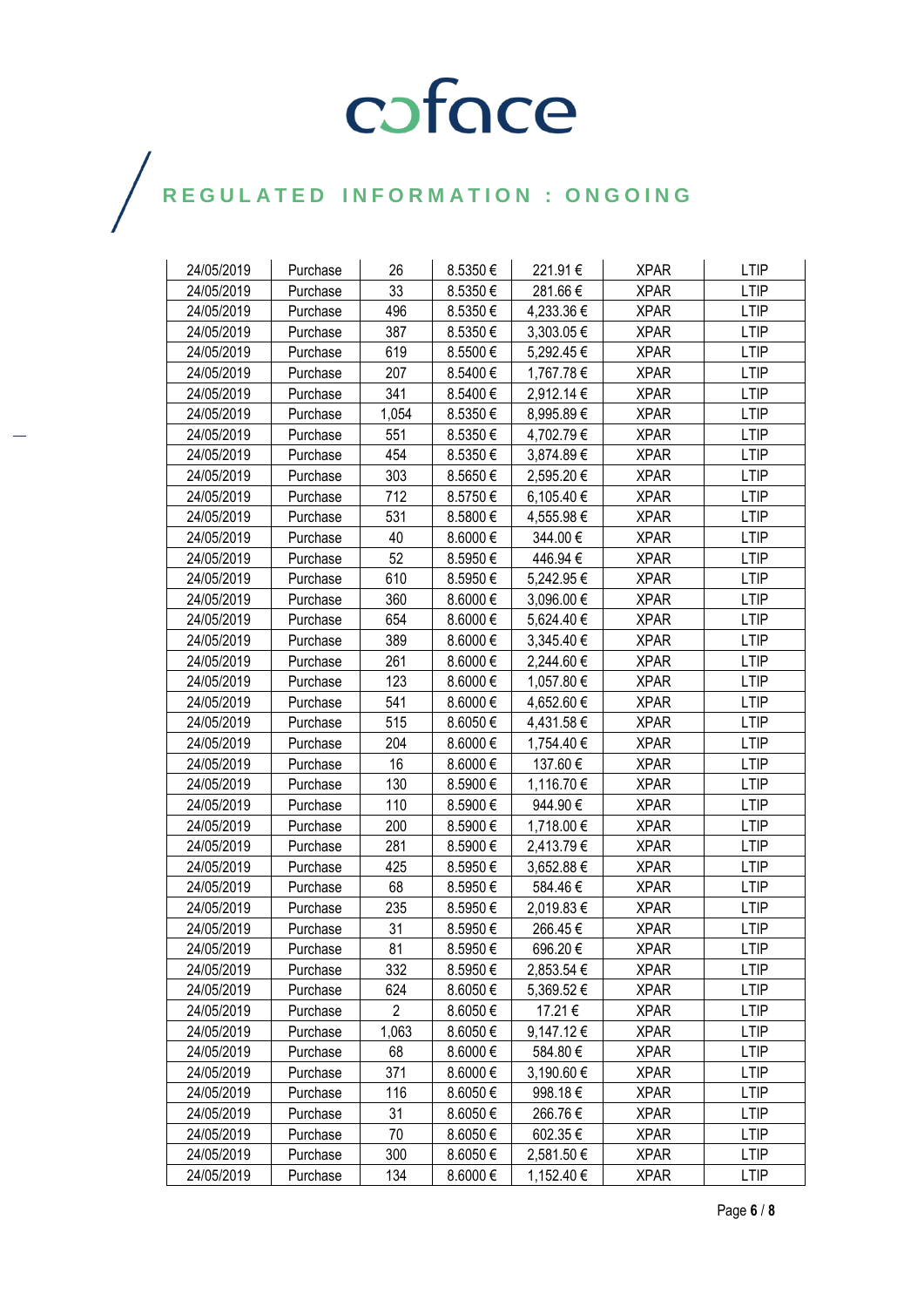### coface

## REGULATED INFORMATION : ONGOING

| Total 20/05/2019 - 24/05/2019 |          | 81,021 | 8.5536€      | 693,020€          |             | <b>LTIP</b> |
|-------------------------------|----------|--------|--------------|-------------------|-------------|-------------|
| Total 24/05/2019              |          | 28,052 | 8.5716€      | 240,449€          | <b>XPAR</b> | <b>LTIP</b> |
| 24/05/2019                    | Purchase | 190    | 8.6200 €     | 1,637.80 €        | <b>XPAR</b> | <b>LTIP</b> |
| 24/05/2019                    | Purchase | 106    | $8.6200 \in$ | 913.72 $\epsilon$ | <b>XPAR</b> | <b>LTIP</b> |
| 24/05/2019                    | Purchase | 106    | $8.6200 \in$ | 913.72 $\epsilon$ | <b>XPAR</b> | <b>LTIP</b> |
| 24/05/2019                    | Purchase | 197    | $8.6200 \in$ | 1,698.14 €        | <b>XPAR</b> | <b>LTIP</b> |
| 24/05/2019                    | Purchase | 197    | $8.6200 \in$ | 1,698.14 €        | <b>XPAR</b> | <b>LTIP</b> |
| 24/05/2019                    | Purchase | 197    | 8.6200 €     | 1,698.14 €        | <b>XPAR</b> | <b>LTIP</b> |
| 24/05/2019                    | Purchase | 303    | $8.6200 \in$ | 2,611.86€         | <b>XPAR</b> | <b>LTIP</b> |
| 24/05/2019                    | Purchase | 26     | 8.6200 €     | 224.12€           | <b>XPAR</b> | <b>LTIP</b> |
| 24/05/2019                    | Purchase | 36     | 8.6200€      | 310.32€           | <b>XPAR</b> | LTIP        |
| 24/05/2019                    | Purchase | 423    | $8.6200 \in$ | 3,646.26€         | <b>XPAR</b> | <b>LTIP</b> |
|                               |          |        |              |                   |             |             |